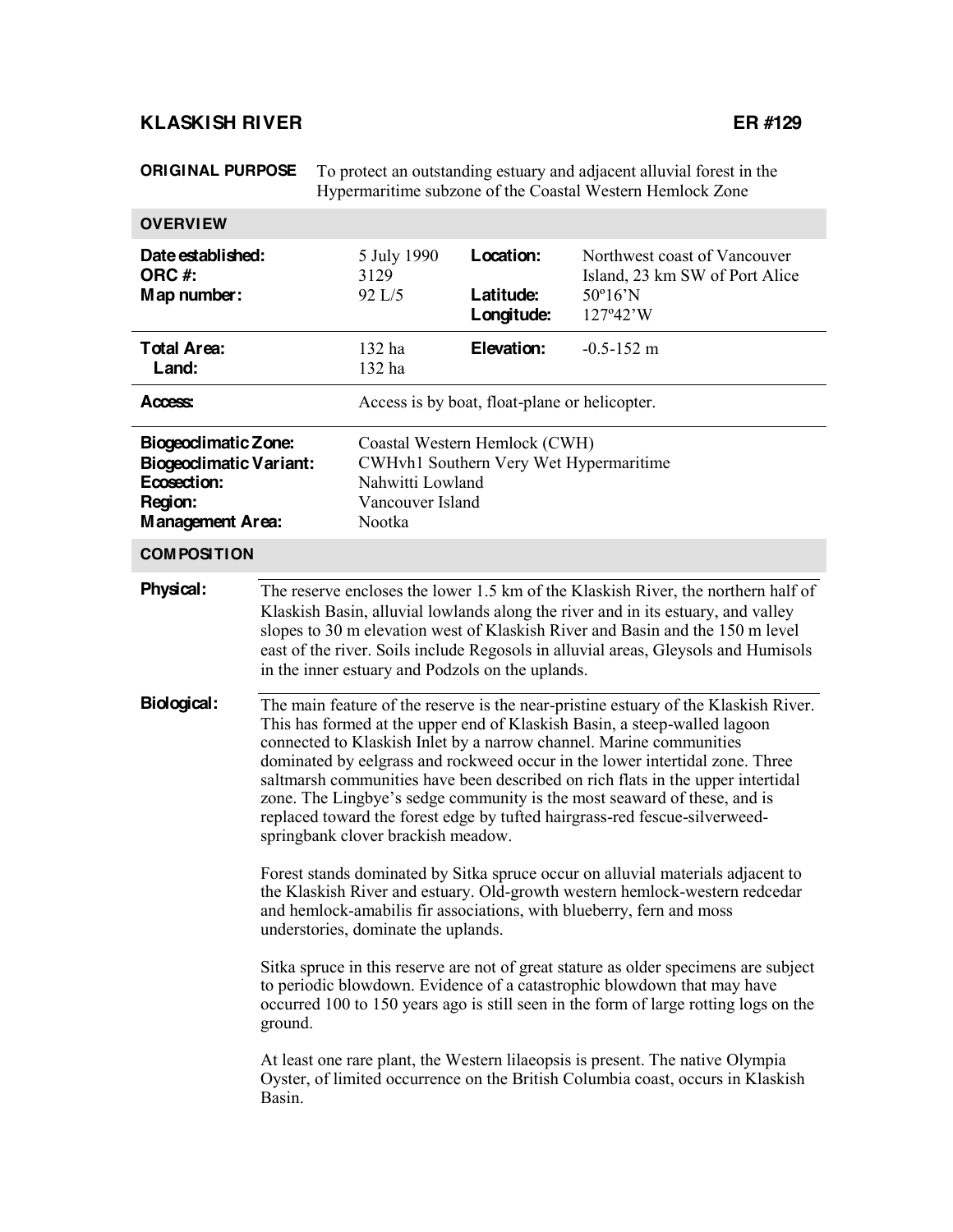The estuary is important for wintering waterfowl, including Trumpeter Swans. Black-tailed Deer and Black Bears utilize the reserve and Roosevelt Elk were reported in the past. Significant runs of Chinook, Pink, Coho and Chum Salmon spawn in the Klaskish River, some of these within the reserve. The lower river and estuary provide important rearing habitat for juvenile salmonids.

## **Cultural:** The ER is fully within the **Quatsino First Nation** territory There may be First Nations' culturally significant sites within this reserve. The reserve may be used for subsistence hunting, fishing, food gathering, botanical harvesting etc.

#### **MANAGEMENT CONCERNS**

| <b>SIGNIFICANT SPECIES</b> | <b>BC LIST STATUS</b> | <b>COSEWIC STATUS</b>  | <b>CF PRIORITY</b> |
|----------------------------|-----------------------|------------------------|--------------------|
| Queen Charlotte avens      | Red listed            |                        |                    |
| Sea Otter                  | <b>Blue</b> listed    | Special Concern (2007) |                    |
| Grey Whale                 | <b>Blue</b> listed    | Special Concern (2004) | 4                  |
| smooth douglasia           | Blue listed           |                        | 3                  |
| three-forked mugwort       | <b>Blue</b> listed    |                        | 3                  |
| alp lily                   | <b>Blue</b> listed    |                        | 2                  |
| <b>Bald Eagle</b>          |                       | Not At Risk (1984)     | 6                  |
| <b>Black Oystercatcher</b> |                       |                        | 5                  |
| Calder's lovage            |                       |                        | $\overline{2}$     |
| Chinook Salmon             |                       | Threatened (2006)      | $\overline{2}$     |
| Chum Salmon                |                       |                        | 6                  |
| Coho Salmon                |                       | Endangered (2002)      | 2                  |
| Pink Salmon                |                       |                        | 6                  |
| Trumpeter Swan             |                       | Not At Risk (1996)     | 5                  |
| Great Blue Heron           | No status             |                        | 2                  |
| Olympia Oyster*            | <b>Blue</b> listed    | Special Concern (2000) | 4                  |

#### **THREATS**

| <b>Climate Change:</b> | Estuaries have been assessed by researchers as areas vulnerable to<br>climate change. Decreased salination, rising water levels,<br>possible altered water quality and warming of water may result<br>from changing climatic conditions and lead to changes in<br>community composition. These changes would be reflected in the<br>species assemblages both in the estuarine areas and in terrestrial<br>communities. |
|------------------------|------------------------------------------------------------------------------------------------------------------------------------------------------------------------------------------------------------------------------------------------------------------------------------------------------------------------------------------------------------------------------------------------------------------------|
| Recreation:            | Small marine vessels are accessing the sensitive estuary and<br>disrupting the wildlife.                                                                                                                                                                                                                                                                                                                               |
| <b>Pollution:</b>      | Plastic waste is an increasing concern in coastal areas.<br>Oil spills are an ever present risk in coastal areas.                                                                                                                                                                                                                                                                                                      |
| <b>RESEARCH</b>        |                                                                                                                                                                                                                                                                                                                                                                                                                        |
| <b>OPPORTUNITIES</b>   | Studies of the Olympia oyster and its reintroduction.                                                                                                                                                                                                                                                                                                                                                                  |